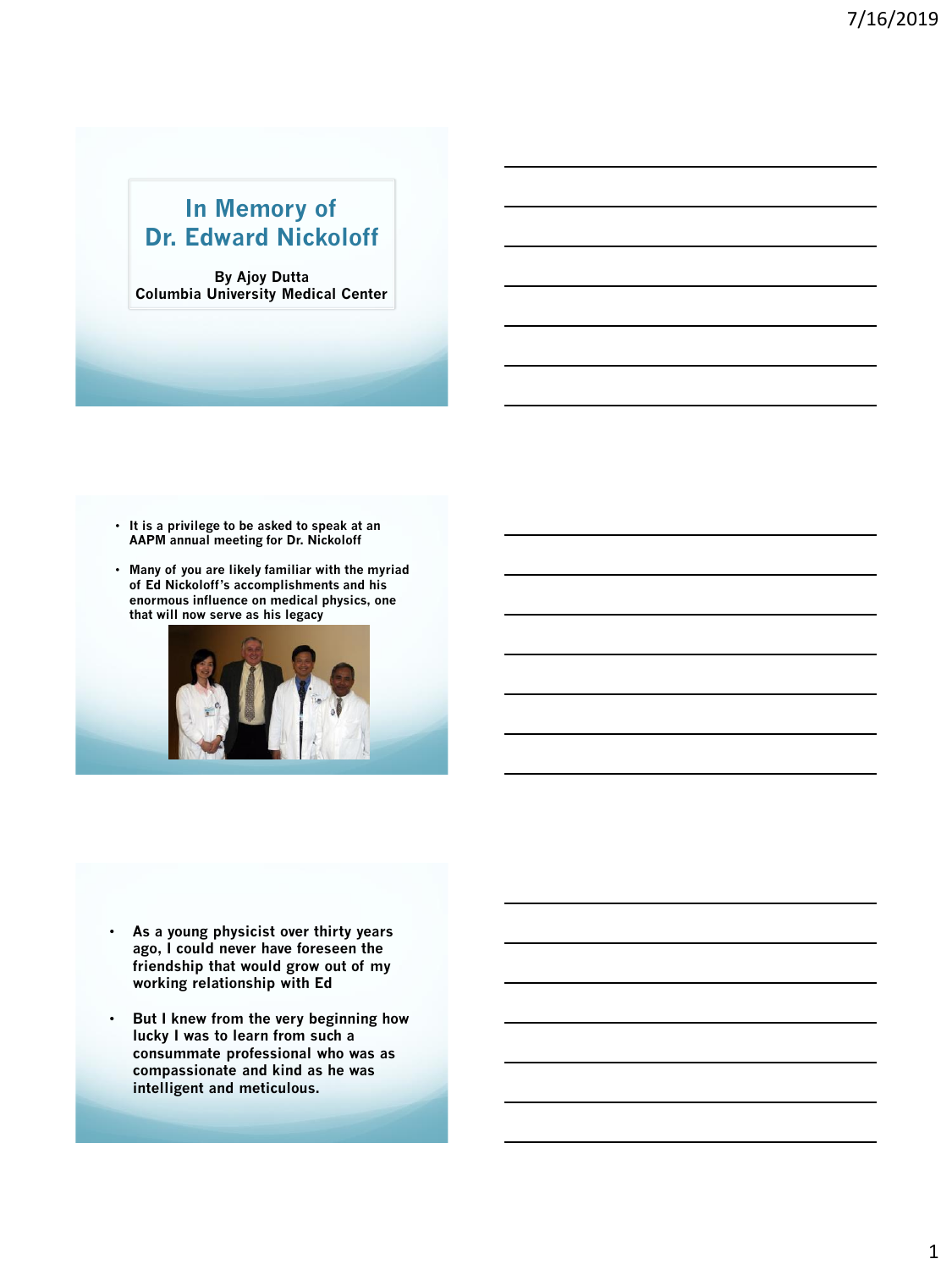- **When I first entered the world of medical physics, I had no idea what to expect of a boss**
- **Almost everyone I knew painted the image of a boss who is unapproachable and distant**

- **It took me quite a while to realize that the exact opposite was true with Ed.**
- **All my colleagues will agree that Dr. Nickoloff was humble, kind and humorous**



- **I remember when I first saw Dr Nickoloff, he initiated the conversation by extending his hand and saying, I am Ed Nickoloff**
- **His handshake was firm and strong. He spoke with confidence and charisma**
- **As time went by, I began to know him better and what he values most, people**
- **To him colleagues are like his family**
- **He clearly knew that everyone plays an important role**